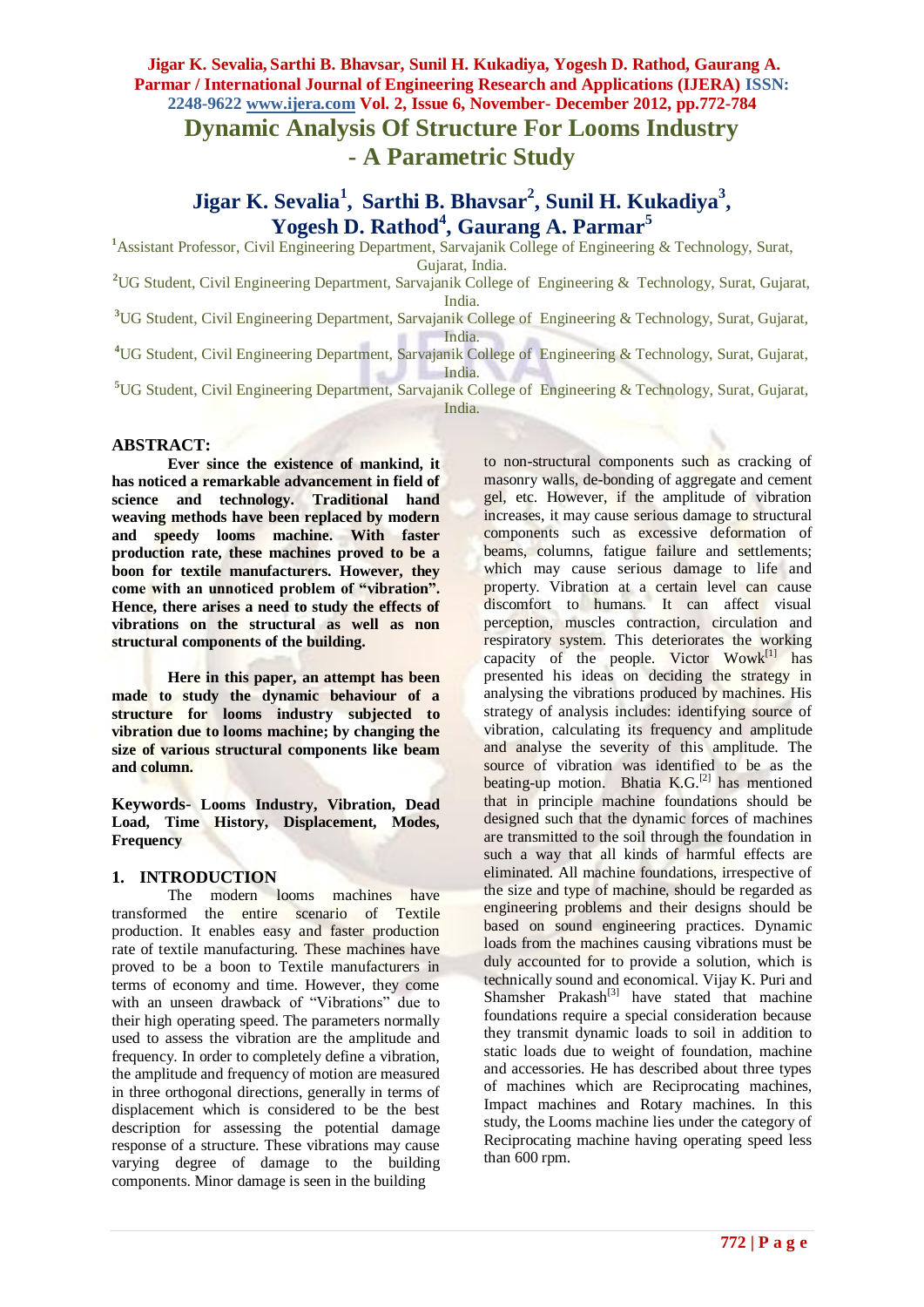George Gazetas<sup>[4]</sup> has described that the basic goal in design of machine foundation is to limit its motion to amplitudes which will neither endanger the satisfactory operation of the machine nor will they disturb the people working in the immediate vicinity. Thus a key ingredient to a successful machine foundation design is the carful engineering analysis of the foundation response to the dynamic load from the anticipated operation of the machine. Srinivasulu P. and Vaidyanathan C.V.<sup>[5]</sup> have explained the forces that are responsible for vibration caused during the working of a shuttle loom machine. They state that the two principle sources of vibrations of a shuttle loom are: the inertial force created by reciprocating movement of sley and the force that propels the shuttle in form of impact. The ideas about the characteristics of harmonic force stated by Cyril Harris<sup>[6]</sup> in his book "Harris' Shock and Vibrations" were proved to be beneficial while making the mathematical model of the looms machine. Hasmukhrai B.[7] has explained in detail about the principle of beating –up motion and the magnitude of force produced by movement of sley. Barkan D. D.<sup>[8]</sup> has commented on the behaviour of reciprocating machines and the type of load it imparts to the foundation. He has proposed general directives for carrying out a dynamic analysis of a machine foundation. He has also given explained how the unbalanced inertial force imparts dynamic load to the structures.

# **2. METHODOLOGY**

The dynamic analysis of the structure for looms industry is done by following approach.

- Reconnaissance Survey which includes visit to the various looms industry and interaction with the industry people for getting a better practical picture of the looms industry, Study of structural system of the looms industry and understanding the working of the looms machine.
- Collection of necessary machine data such as the dimension of the machine components, its operating speed, weight of cloth roll, etc. Also the data regarding the building which includes various dimensions of the building and size of its various structural components like beam, column, slab etc.
- Preparation of drawing of typical industrial floor plan showing layout of machine position on the industrial floors of existing building, section and elevation using CAD software.
- Modelling of Building Frame Structure using structural engineering software - STAAD.Pro. Its pre-analysis includes modelling, labelling, assigning geometric properties and loads to

various structural components, as well as to assign support conditions and to assign suitable analysis commands. The post-analysis includes studying of various modes shapes and their respective frequencies and amplitude.

 Plotting of graph of various results of mode shapes, frequency and displacements with respect to various sizes of beams and columns.

### **3. LOOMS MACHINE DETAIL/DATA**

### **Table 1 Looms Machine Detail / Data**

| тими т полно пличним речим грими |                                |  |  |  |
|----------------------------------|--------------------------------|--|--|--|
| <b>Particular</b>                | <b>Details</b>                 |  |  |  |
| Size of Machine                  | $2.69$ m x $1.65$ m x $1.54$ m |  |  |  |
| <b>Operating Speed</b>           | $160$ rpm                      |  |  |  |
| <b>Dimension Of Sley</b>         | 171 cm x 4.5 cm x 7.5 cm       |  |  |  |
| Mass of Sley                     | $15 \text{ kg}$                |  |  |  |
| Operating frequency              | $2.67$ Hz                      |  |  |  |

# **4. LOADS CONSIDERED**

#### **4.1 Dead Load**

Self Weight of Looms Industry Structure considering density of Reinforced Cement Concrete as 25 kN/m<sup>3</sup>, weight of floor finish as  $0.8$  kN/m<sup>2</sup> and water proofing load on terrace as 1.5 kN/m<sup>2</sup>.

#### **4.2 Live Load**

Machine load of 10 kN is distributed evenly among its four floor supports. Along with it, an additional live load of  $2.0 \text{ kN/m}^2$  is also applied to the floor.

#### **4.3 Time History Load**

Harmonic Force is generated due to the movement of the Sley and the impact force that propels the shuttle. The Harmonic Load caused by the Reciprocating Sley-movement is applied, having amplitude of 1.67 kN for 100 cycles.

#### **5. ANALYSIS METHOD AND GEOMETRIC CONFIGURATION**

The plan and elevation of structure for looms industry is as shown in figure 1. The dynamic analysis of structure for looms industry is carried out using STAAD.Pro. An attempt of parametric study is made in this paper.

In this parametric study, twenty five different models have been developed to study the dynamic behaviour of the structure subjected to harmonic loading due to machine operations. These models are developed by changing the size of beams and columns. Various beams and columns size considered in this study are as listed in table 2.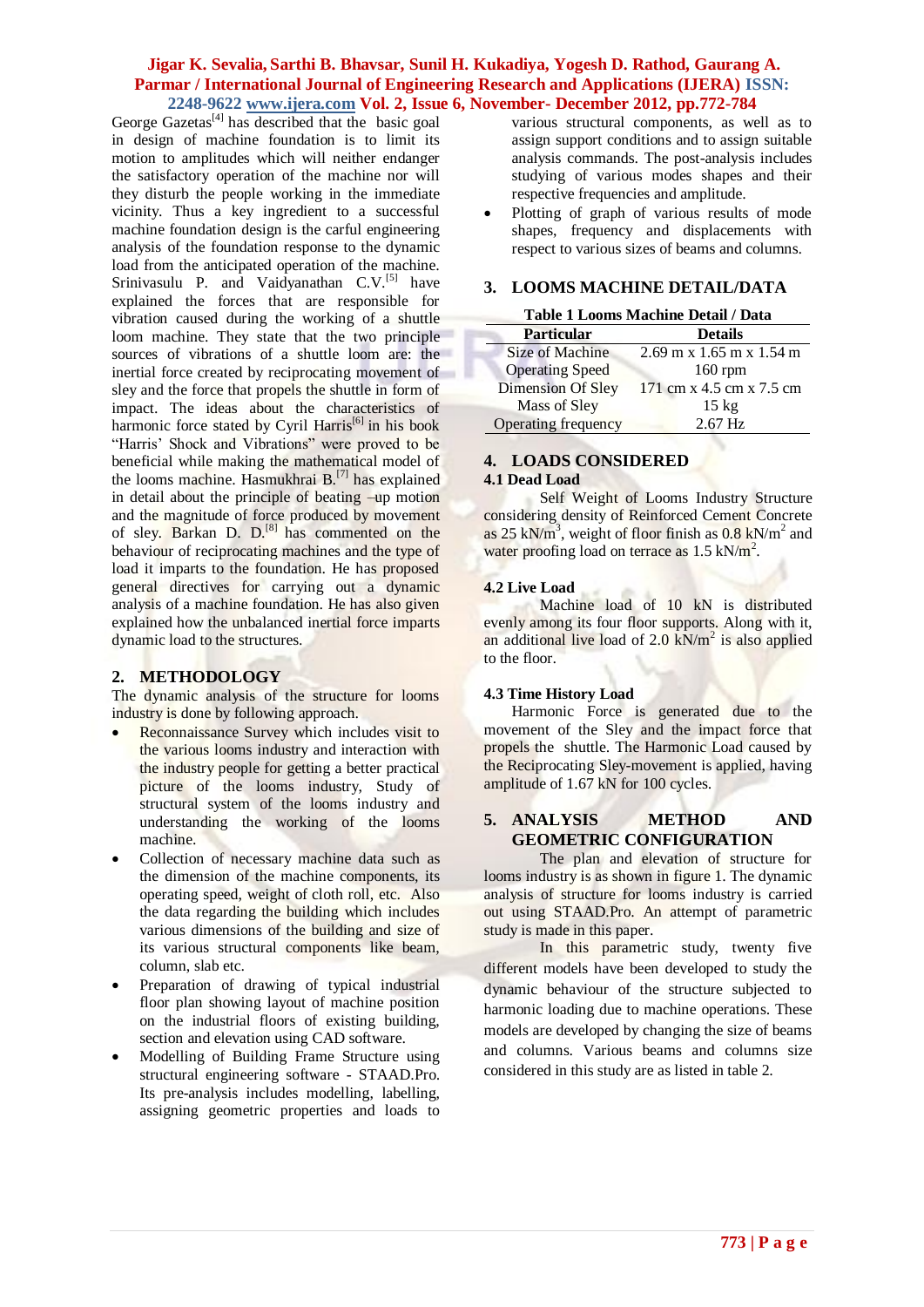| <b>Component</b> |           | <b>Cross Section Size</b><br>(mm x mm) |                  |                  |                  |  |  |  |
|------------------|-----------|----------------------------------------|------------------|------------------|------------------|--|--|--|
| <b>Beam</b>      | 230 x 460 | $230 \times 540$                       | $230 \times 610$ | $230 \times 685$ | 230 x 765        |  |  |  |
| Column           | 230 x 460 | $230 \times 540$                       | $230 \times 610$ | $230 \times 685$ | $230 \times 765$ |  |  |  |

**Table 2 Different Sizes of Beam and Columns considered for study**

The structure has a single bay having plan dimension of standard size 5.130 m X 25.685 m. The foundation is assumed to be resting at 3.0m depth below Ground Level and plinth level is assumed to be 0.7m above the ground level. The floor height considered is 3.0 m.



**Fig. 1 Typical Floor Plan of Looms Industry and its Front Elevation**

Beams and Columns are modelled by using a Beam Element and they are of varying cross-sectional sizes.

The floor and the roof slab are modelled using a 4-Noded Plate Element whose thickness is kept constant and is equal to 130mm. Also, the base .

of columns is modelled as fixed supports. In order to achieve higher accuracy in modelling, the looms machines which are made up of steel members are replicated by using a Beam Element, made up of steel sections.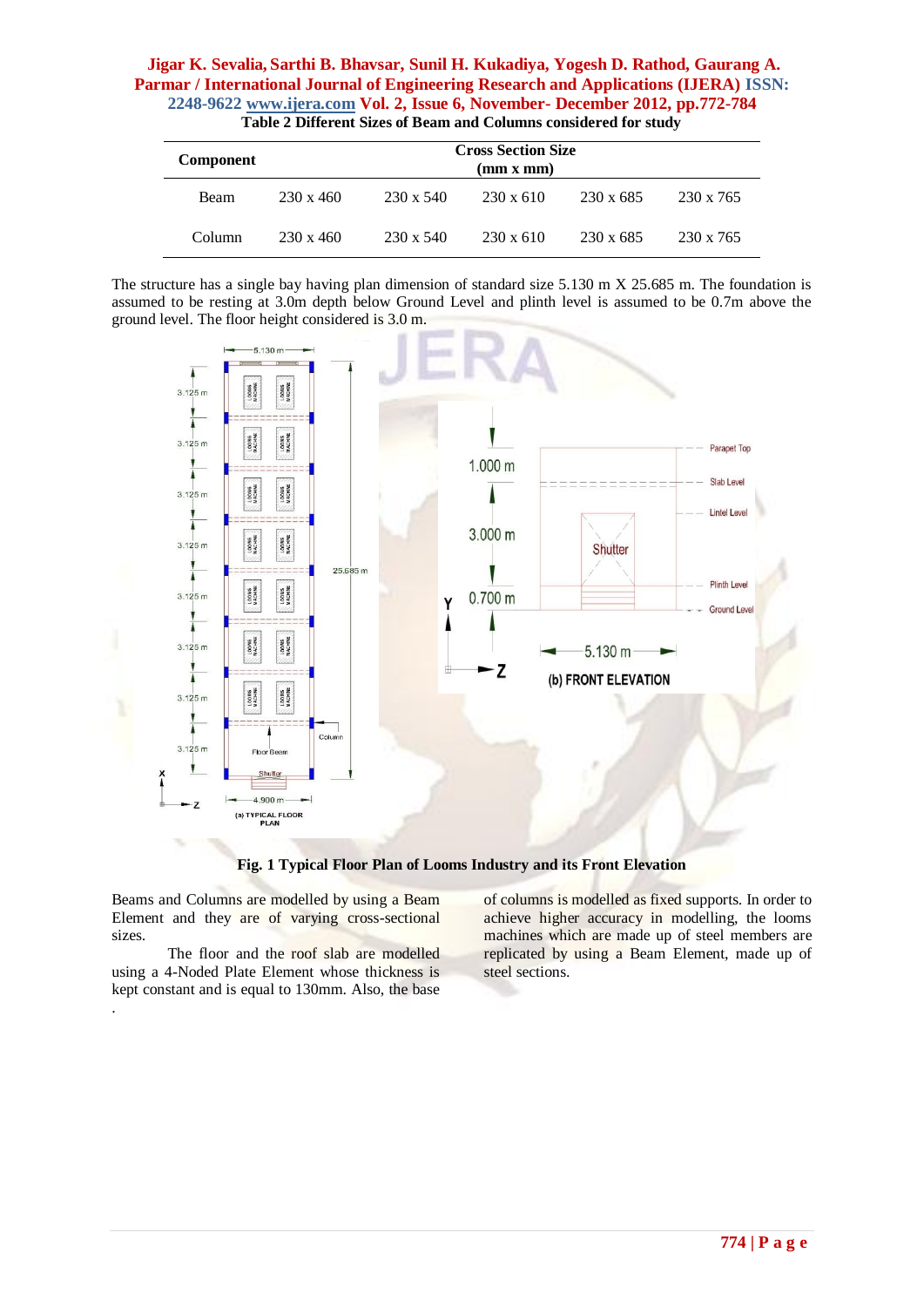

**(c) 2D View of a Building Structure Model for Looms Industry in X-Y Plane in STAAD.Pro**

### **6. RESULTS:**

The results consist of two parts:

- 1. To obtain Horizontal Frequency in various Modes of Vibration.
- 2. To obtain Horizontal Displacement in Z-Direction at a particular Node where the displacement is maximum.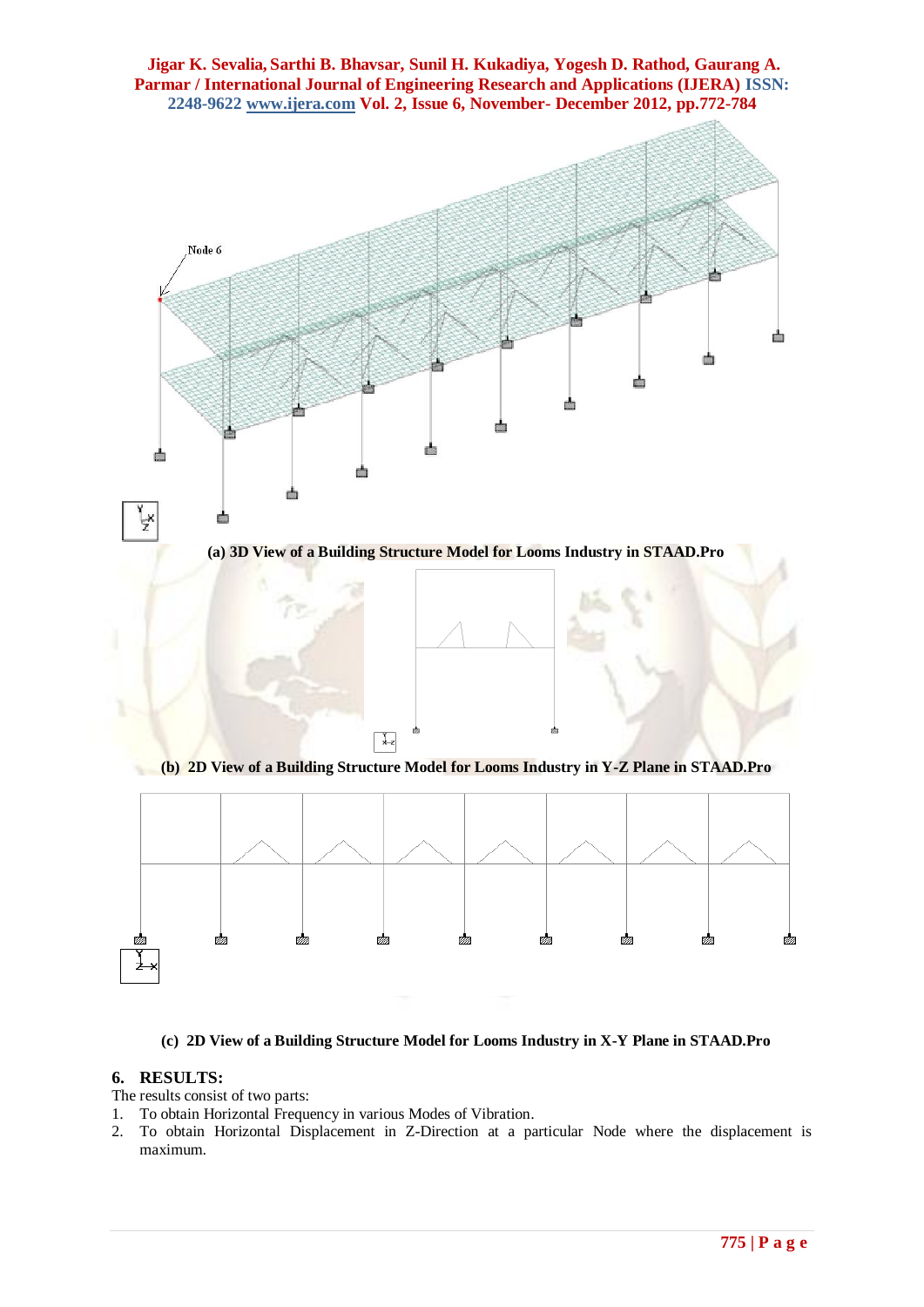#### **6.1 Horizontal Frequency in various Modes of Vibration**

Horizontal Frequency in various modes of vibration is measured with following different conditions, Beam Size constant → Column Size varying Column Size constant  $\rightarrow$  Beam Size varying

Results are tabulated in table 3 to 12 and as shown graphically in figure 3 to 12

| Table 3 Effect of Column Sizes on Horizontal Frequency in Z – Direction |  |
|-------------------------------------------------------------------------|--|
| (For Beam Size: 230 mm x 460 mm and Slab Thickness: 130 mm)             |  |

|                       | Column Sizes (mm x mm) |                  |                  |                  |                  |  |
|-----------------------|------------------------|------------------|------------------|------------------|------------------|--|
| <b>Frequency (Hz)</b> | $230 \times 460$       | $230 \times 540$ | $230 \times 610$ | $230 \times 685$ | $230 \times 765$ |  |
| Mode 1                | 2.305                  | 2.505            | 2.529            | 2.620            | 2.705            |  |
| Mode 2                | 2.835                  | 3.154            | 3.223            | 3.401            | 3.564            |  |
| Mode 3                | 4.223                  | 5.057            | 5.395            | 5.879            | 6.345            |  |
| Mode 4                | 6.114                  | 6.720            | 6.830            | 7.134            | 7.429            |  |
| Mode 5                | 7.581                  | 8.548            | 8.897            | 9.492            | 10.086           |  |
| Mode 6                | 11.314                 | 11.257           | 11.785           | 11.990           | 12.192           |  |



**Fig. 3 Effect of Column Sizes on Horizontal Frequency in Z – Direction (For Beam Size: 230 mm x 460 mm and Slab Thickness: 130 mm)**

| Table 4 Effect of Column Sizes on Horizontal Frequency in Z – Direction |  |
|-------------------------------------------------------------------------|--|
| (For Beam Size: 230 mm x 540 mm and Slab Thickness: 130 mm)             |  |

|                       |                  | <b>Column Sizes (mm x mm)</b> |                  |                  |                  |  |  |
|-----------------------|------------------|-------------------------------|------------------|------------------|------------------|--|--|
| <b>Frequency (Hz)</b> | $230 \times 460$ | $230 \times 540$              | $230 \times 610$ | $230 \times 685$ | $230 \times 765$ |  |  |
| Mode 1                | 2.354            | 2.497                         | 2.606            | 2.710            | 2.809            |  |  |
| Mode 2                | 2.905            | 3.160                         | 3.361            | 3.557            | 3.745            |  |  |
| Mode 3                | 4.381            | 5.146                         | 5.743            | 6.313            | 6.856            |  |  |
| Mode 4                | 6.121            | 6.539                         | 6.866            | 7.185            | 7.495            |  |  |
| Mode 5                | 7.593            | 8.350                         | 8.972            | 9.595            | 10.214           |  |  |
| Mode 6                | 11.675           | 12.943                        | 13.160           | 13.371           | 13.577           |  |  |



**Fig. 4 Effect of Column Sizes on Horizontal Frequency in Z – Direction (For Beam Size: 230 mm x 540 mm and Slab Thickness: 130 mm)**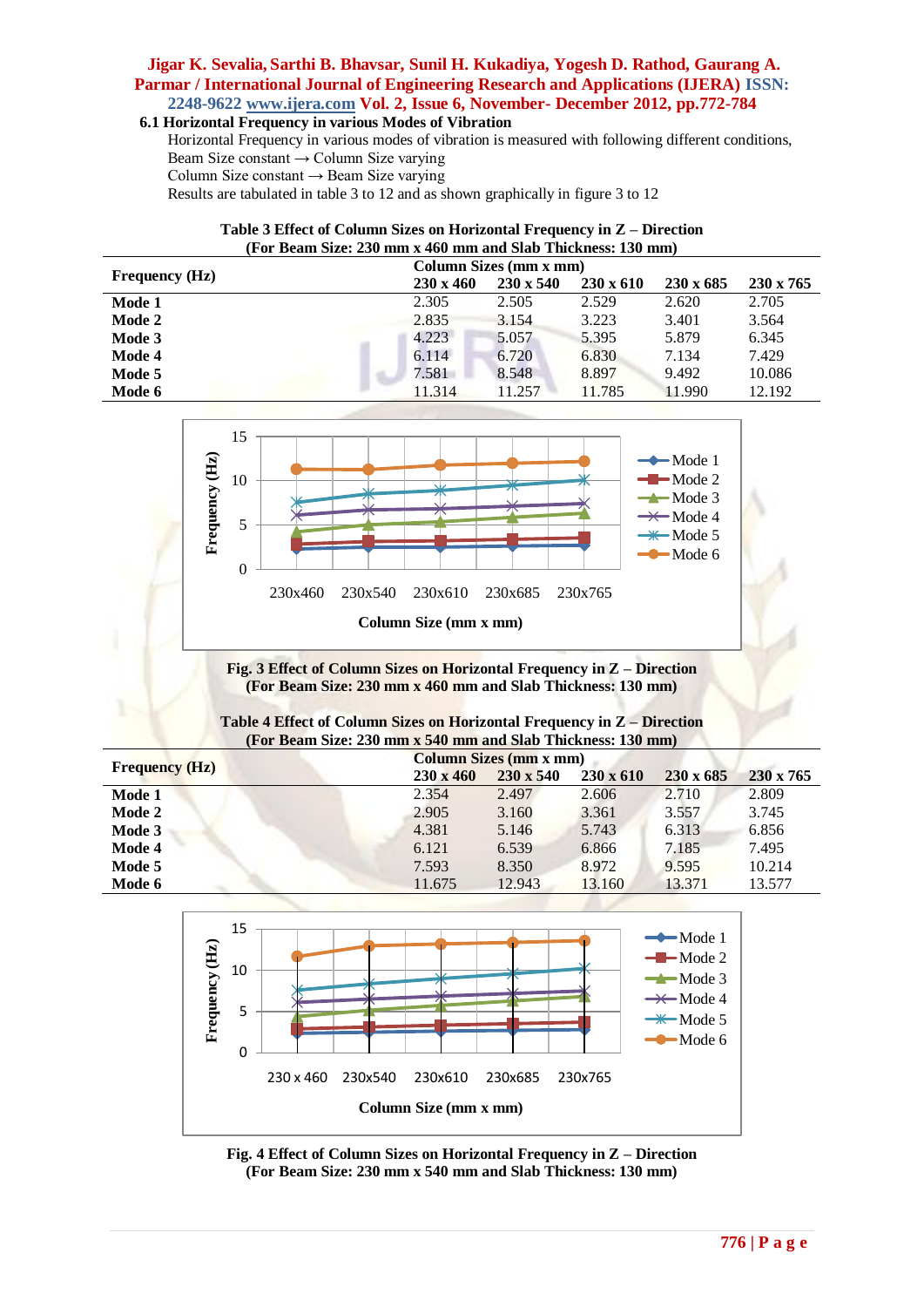| тог всангонд: 200 ныга ото ныгана эна тискисээ. 100 ныг/ |                        |                  |                  |                  |                  |
|----------------------------------------------------------|------------------------|------------------|------------------|------------------|------------------|
| <b>Frequency (Hz)</b>                                    | Column Sizes (mm x mm) |                  |                  |                  |                  |
|                                                          | $230 \times 460$       | $230 \times 540$ | $230 \times 610$ | $230 \times 685$ | $230 \times 765$ |
| Mode 1                                                   | 2.374                  | 2.526            | 2.664            | 2.757            | 2.865            |
| Mode 2                                                   | 2.933                  | 3.210            | 3.431            | 3.647            | 3.857            |
| Mode 3                                                   | 4.459                  | 5.297            | 5.962            | 6.604            | 7.217            |
| Mode 4                                                   | 6.101                  | 6.527            | 6.864            | 7.192            | 7.512            |
| Mode 5                                                   | 7.568                  | 8.345            | 8.987            | 9.632            | 10.272           |
| Mode 6                                                   | 11.686                 | 14.157           | 14.386           | 14.607           | 14.820           |

**Table 5 Effect of Column Sizes on Horizontal Frequency in Z – Direction (For Beam Size: 230 mm x 610 mm and Slab Thickness: 130 mm)**





**(For Beam Size: 230 mm x 610 mm and Slab Thickness: 130 mm)**

**Table 6 Effect of Column Sizes on Horizontal Frequency in Z – Direction (For Beam Size: 230 mm x 685 mm and Slab Thickness: 130 mm)**

|                       |                  | <b>Column Sizes (mm x mm)</b> |                  |                  |                  |  |  |
|-----------------------|------------------|-------------------------------|------------------|------------------|------------------|--|--|
| <b>Frequency (Hz)</b> | $230 \times 460$ | $230 \times 540$              | $230 \times 610$ | $230 \times 685$ | $230 \times 765$ |  |  |
| Mode 1                | 2.378            | 2.538                         | 2.662            | 2.783            | 2.946            |  |  |
| Mode 2                | 2.941            | 3.234                         | 3.472            | 3.708            | 3.998            |  |  |
| Mode 3                | 4.501            | 5.397                         | 6.122            | 6.833            | 7.613            |  |  |
| Mode 4                | 6.061            | 6.494                         | 6.836            | 7.171            | 7.641            |  |  |
| Mode 5                | 7.516            | 8.308                         | 8.965            | 9.629            | 10.410           |  |  |
| Mode 6                | 11.649           | 14.270                        | 15.681           | 15.917           | 15.950           |  |  |



**Fig. 6 Effect of Column Sizes on Horizontal Frequency in Z – Direction (For Beam Size: 230 mm x 685 mm and Slab Thickness: 130 mm)**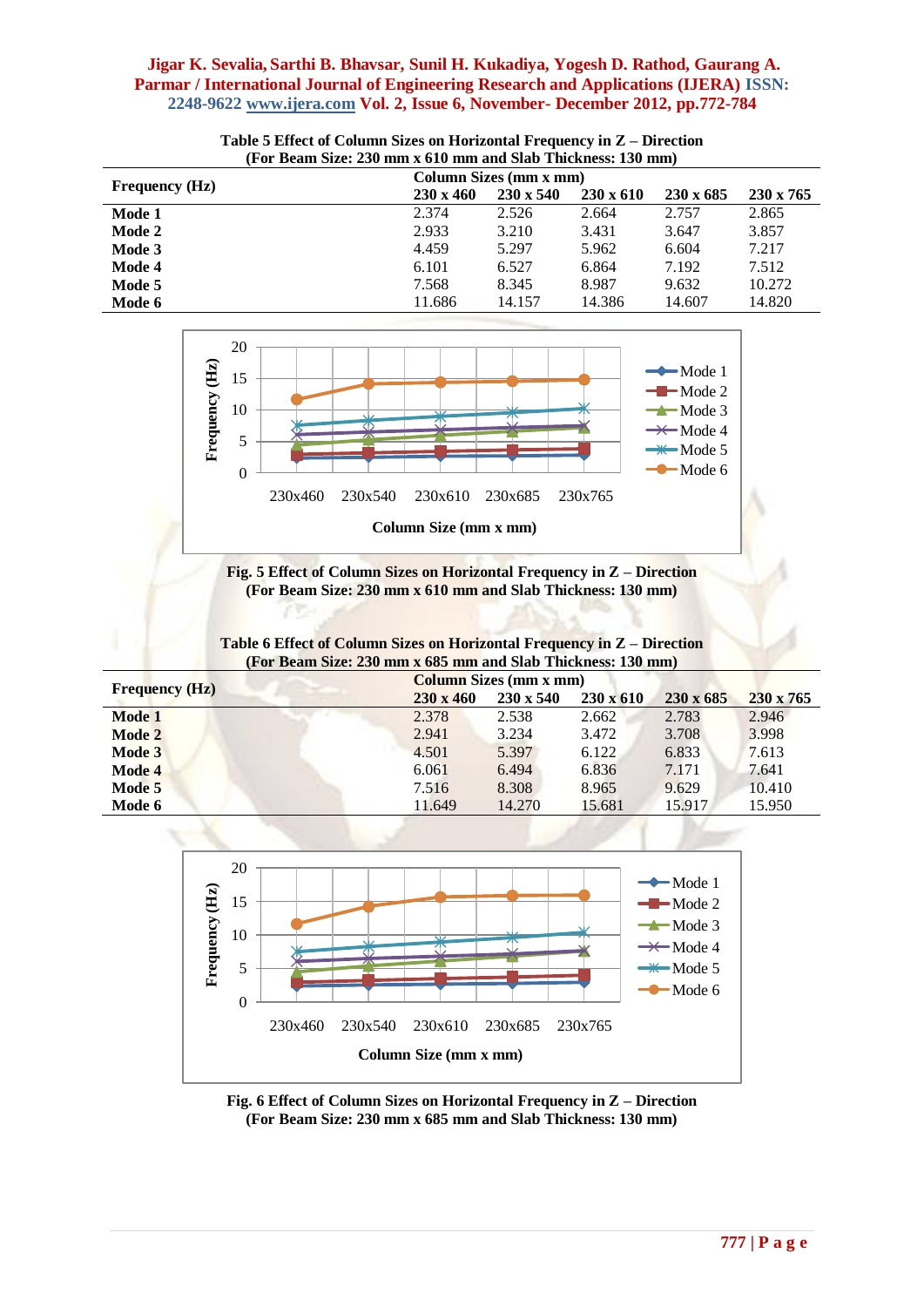|                       | $\Gamma$ u deam size. Zyv him x 700 min and siab Thierness. Tyv him) |                        |                  |                  |                  |  |  |
|-----------------------|----------------------------------------------------------------------|------------------------|------------------|------------------|------------------|--|--|
|                       |                                                                      | Column Sizes (mm x mm) |                  |                  |                  |  |  |
| <b>Frequency</b> (Hz) | $230 \times 460$                                                     | $230 \times 540$       | $230 \times 610$ | $230 \times 685$ | $230 \times 765$ |  |  |
| Mode 1                | 2.370                                                                | 2.535                  | 2.664            | 2.790            | 2.913            |  |  |
| Mode 2                | 2.932                                                                | 3.238                  | 3.489            | 3.741            | 3.989            |  |  |
| Mode 3                | 4.512                                                                | 5.453                  | 6.229            | 7.001            | 7.460            |  |  |
| Mode 4                | 6.006                                                                | 6.442                  | 6.788            | 7.127            | 7.753            |  |  |
| Mode 5                | 7.443                                                                | 8.245                  | 8.914            | 9.592            | 10.269           |  |  |
| Mode 6                | 11.575                                                               | 14.206                 | 16.483           | 17.263           | 17.505           |  |  |
|                       |                                                                      |                        |                  |                  |                  |  |  |

**Table 7 Effect of Column Sizes on Horizontal Frequency in Z – Direction (For Beam Size: 230 mm x 765 mm and Slab Thickness: 130 mm)**





| Table 8 Effect of Beam Sizes on Horizontal Frequency in Z - Direction |  |  |  |
|-----------------------------------------------------------------------|--|--|--|
| (For Column Size: 230 mm x 460 mm and Slab Thickness: 130 mm)         |  |  |  |
|                                                                       |  |  |  |

|                       | <b>Beam Sizes (mm x mm)</b> |                  |                  |                  |                  |  |  |
|-----------------------|-----------------------------|------------------|------------------|------------------|------------------|--|--|
| <b>Frequency (Hz)</b> | $230 \times 460$            | $230 \times 540$ | $230 \times 610$ | $230 \times 685$ | $230 \times 765$ |  |  |
| Mode 1                | 2.305                       | 2.354            | 2.374            | 2.378            | 2.370            |  |  |
| Mode 2                | 2.835                       | 2.905            | 2.993            | 2.941            | 2.932            |  |  |
| Mode 3                | 4.223                       | 4.381            | 4.459            | 4.501            | 4.512            |  |  |
| Mode 4                | 6.114                       | 6.121            | 6.101            | 6.061            | 6.006            |  |  |
| Mode 5                | 7.581                       | 7.593            | 7.568            | 7.516            | 7.443            |  |  |
| Mode 6                | 11.314                      | 11.675           | 11.686           | 11.649           | 11.575           |  |  |



**Fig. 8 Effect of Beam Sizes on Horizontal Frequency in Z – Direction (For Column Size: 230 mm x 460 mm and Slab Thickness: 130 mm)**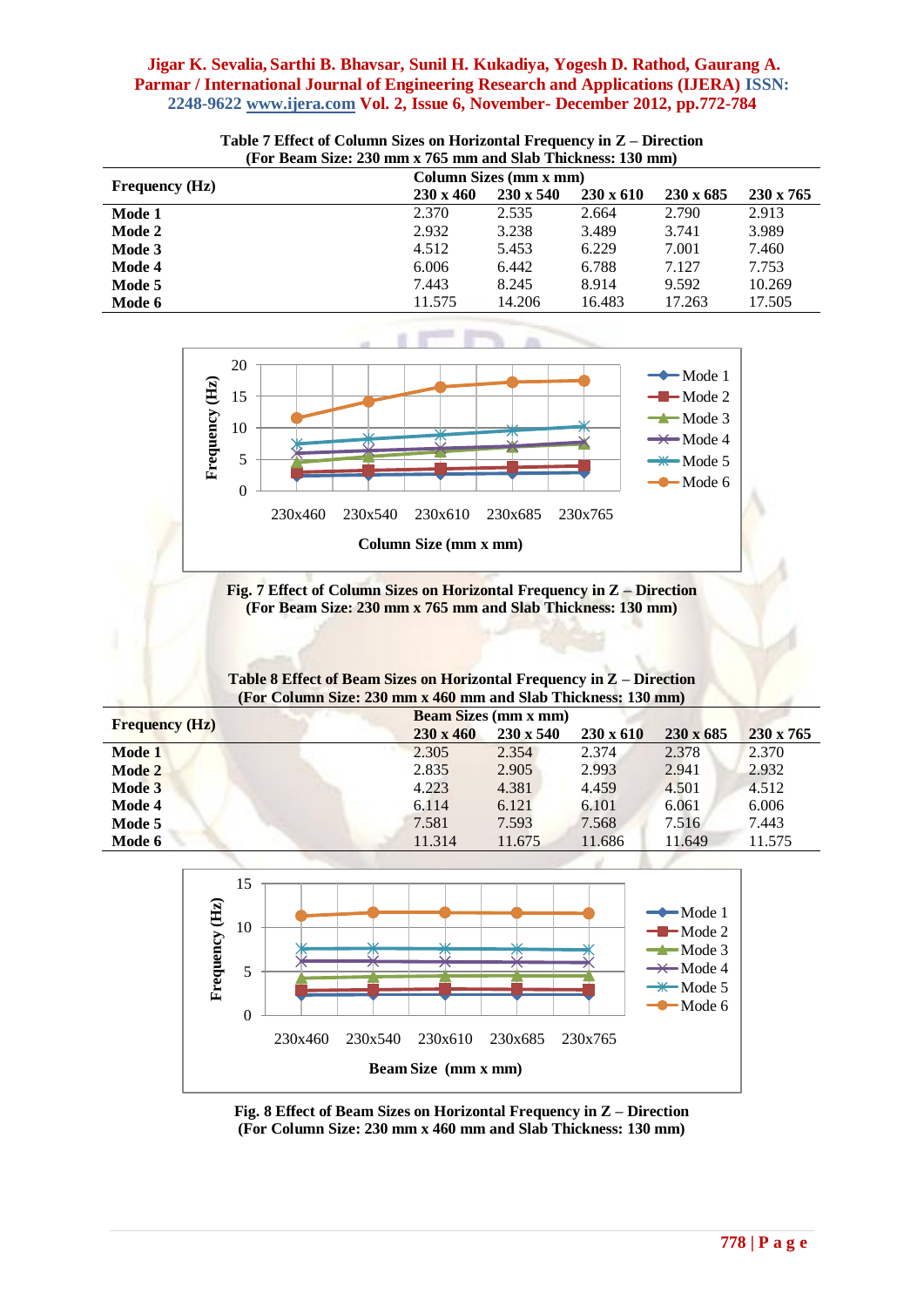| <u>д ог согинні рідсі 200 нын з 0-го нын ини рійо тінскікові то о ніні)</u> |                             |                  |                  |                  |                  |  |
|-----------------------------------------------------------------------------|-----------------------------|------------------|------------------|------------------|------------------|--|
|                                                                             | <b>Beam Sizes (mm x mm)</b> |                  |                  |                  |                  |  |
| <b>Frequency</b> (Hz)                                                       | $230 \times 460$            | $230 \times 540$ | $230 \times 610$ | $230 \times 685$ | $230 \times 765$ |  |
| Mode 1                                                                      | 2.432                       | 2.497            | 2.526            | 2.538            | 2.535            |  |
| Mode 2                                                                      | 3.059                       | 3.160            | 3.210            | 3.234            | 3.238            |  |
| Mode 3                                                                      | 4.887                       | 5.146            | 5.297            | 5.397            | 5.453            |  |
| Mode 4                                                                      | 6.516                       | 6.539            | 6.527            | 6.494            | 6.442            |  |
| Mode 5                                                                      | 8.305                       | 8.350            | 8.345            | 8.308            | 8.245            |  |
| Mode 6                                                                      | 11.577                      | 12.943           | 14.157           | 14.247           | 14.206           |  |

#### **Table 9 Effect of Beam Sizes on Horizontal Frequency in Z – Direction (For Column Size: 230 mm x 540 mm and Slab Thickness: 130 mm)**



#### **Fig. 9 Effect of Beam Sizes on Horizontal Frequency in Z – Direction (For Column Size: 230 mm x 540 mm and Slab Thickness: 130 mm)**

#### **Table 10 Effect of Beam Sizes on Horizontal Frequency in Z – Direction (For Column Size: 230 mm x 610 mm and Slab Thickness: 130 mm)**

|                       |                  | <b>Beam Sizes (mm x mm)</b> |                  |                  |           |
|-----------------------|------------------|-----------------------------|------------------|------------------|-----------|
| <b>Frequency (Hz)</b> | $230 \times 460$ | $230 \times 540$            | $230 \times 610$ | $230 \times 685$ | 230 x 765 |
| Mode 1                | 2.529            | 2.606                       | 2.644            | 2.662            | 2.664     |
| Mode 2                | 3.233            | 3.361                       | 3.431            | 3.472            | 3.489     |
| Mode 3                | 5.395            | 5.743                       | 5.962            | 6.122            | 6.229     |
| Mode 4                | 6.830            | 6.866                       | 6.864            | 6.836            | 6.788     |
| Mode 5                | 8.897            | 8.972                       | 8.987            | 8.965            | 8.914     |
| Mode 6                | 11.785           | 13.160                      | 14.386           | 15.681           | 16.483    |



**Fig. 10 Effect of Beam Sizes on Horizontal Frequency in Z – Direction (For Column Size: 230 mm x 610 mm and Slab Thickness: 130 mm)**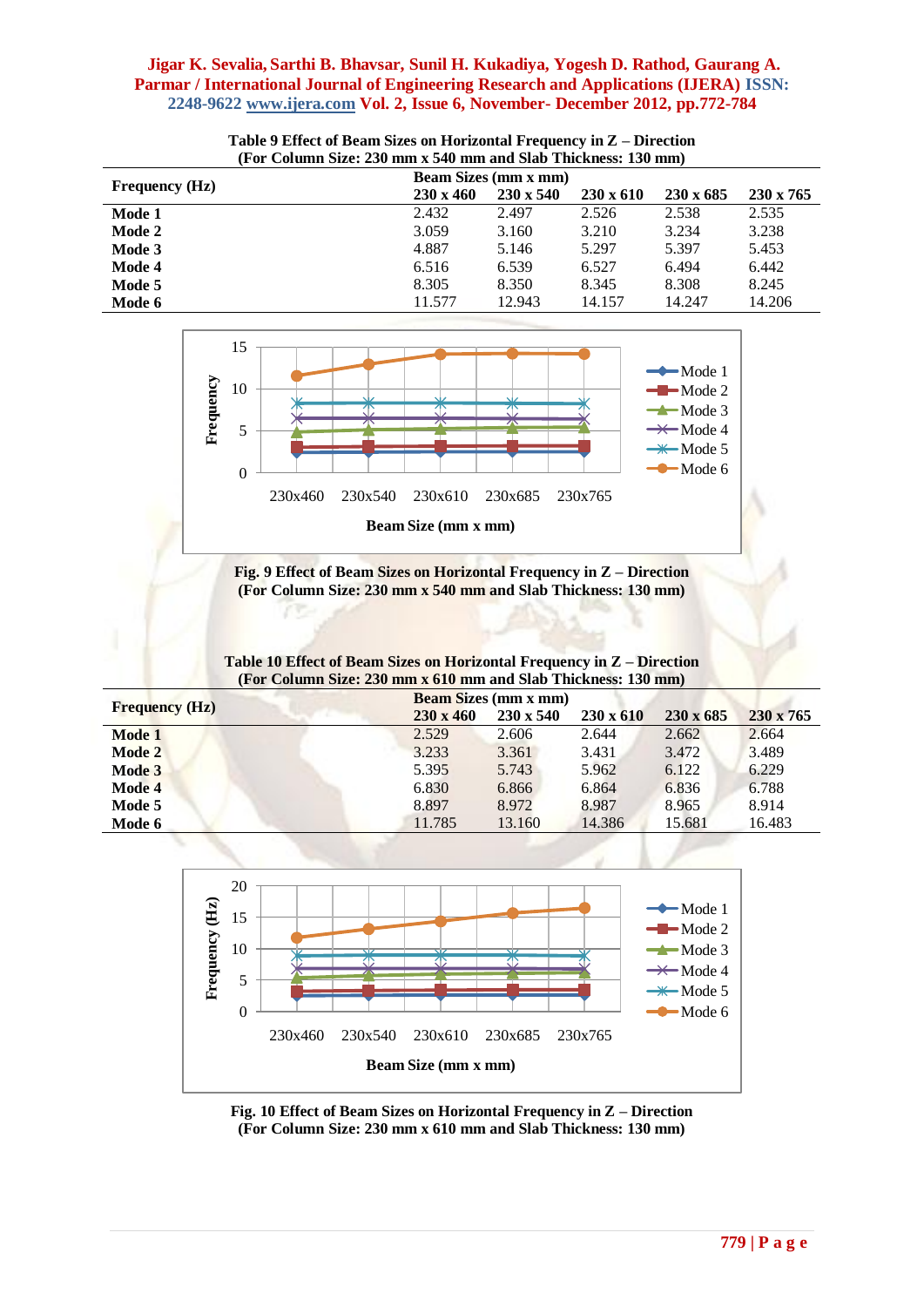|                       | Tul Column Size. 250 mm x 005 mm and slab Thickness. Too mm) |                             |                  |                  |                  |                  |  |  |
|-----------------------|--------------------------------------------------------------|-----------------------------|------------------|------------------|------------------|------------------|--|--|
|                       |                                                              | <b>Beam Sizes (mm x mm)</b> |                  |                  |                  |                  |  |  |
| <b>Frequency</b> (Hz) |                                                              | $230 \times 460$            | $230 \times 540$ | $230 \times 610$ | $230 \times 685$ | $230 \times 765$ |  |  |
| Mode 1                |                                                              | 2.620                       | 2.710            | 2.757            | 2.783            | 2.790            |  |  |
| Mode 2                |                                                              | 3.401                       | 3.557            | 3.647            | 3.708            | 3.741            |  |  |
| Mode 3                |                                                              | 5.879                       | 6.313            | 6.604            | 6.833            | 7.001            |  |  |
| Mode 4                |                                                              | 7.134                       | 7.185            | 7.192            | 7.171            | 7.127            |  |  |
| Mode 5                |                                                              | 9.492                       | 9.595            | 9.632            | 9.629            | 9.592            |  |  |
| Mode 6                |                                                              | 11.990                      | 13.371           | 14.607           | 15.917           | 17.263           |  |  |
|                       |                                                              |                             |                  |                  |                  |                  |  |  |





**Fig. 11 Effect of Beam Sizes on Horizontal Frequency in Z – Direction (For Column Size: 230 mm x 685 mm and Slab Thickness: 130 mm)**

|  | Table 12 Effect of Beam Sizes on Horizontal Frequency in Z - Direction |
|--|------------------------------------------------------------------------|
|  | (For Column Size: 230 mm x 765 mm and Slab Thickness: 130 mm)          |

|                       | <b>Beam Sizes (mm x mm)</b> |                  |                  |                  |                  |  |
|-----------------------|-----------------------------|------------------|------------------|------------------|------------------|--|
| <b>Frequency (Hz)</b> | $230 \times 460$            | $230 \times 540$ | $230 \times 610$ | $230 \times 685$ | $230 \times 765$ |  |
| Mode 1                | 2.705                       | 2.809            | 2.865            | 2.946            | 2.913            |  |
| Mode 2                | 3.564                       | 3.745            | 3.857            | 3.998            | 3.989            |  |
| Mode 3                | 6.345                       | 6.856            | 7.217            | 7.613            | 7.460            |  |
| Mode 4                | 7.429                       | 7.495            | 7.512            | 7.641            | 7.753            |  |
| Mode 5                | 10.086                      | 10.214           | 10.272           | 10.410           | 10.269           |  |
| Mode 6                | 12.192                      | 13.577           | 14.820           | 15.950           | 17.505           |  |



**Fig. 12 Effect of Beam Sizes on Horizontal Frequency in Z – Direction (For Column Size: 230 mm x 765 mm and Slab Thickness: 130 mm)**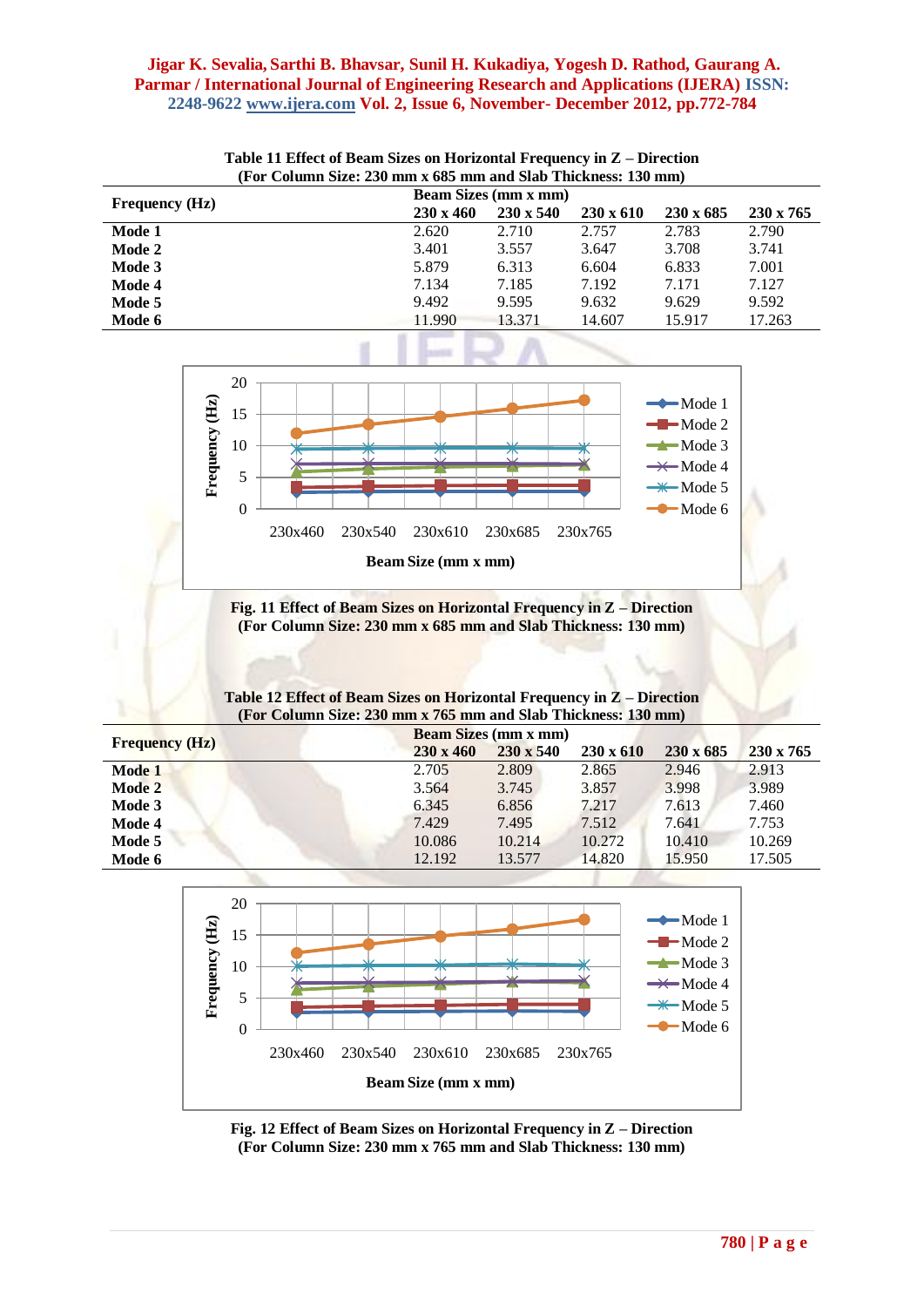### **6.2 Horizontal Displacement in Z-direction**

Horizontal Displacement in Z-direction is measured at Node 6 where displacement is maximum. Again they are measured with following different conditions,

Beam Size constant → Column Size varying

Column Size constant  $\rightarrow$  Beam Size varying

Results are tabulated in table 13 to 22 and as shown graphically in figure 13 to 22.

| Table 13 Effect of Column Size on Displacement<br>For Beam Size 230 x 460 and Slab thickness 130 |                                                  |  |
|--------------------------------------------------------------------------------------------------|--------------------------------------------------|--|
| <b>Column Sizes</b><br>(mm x mm)                                                                 | Displacement in Z<br>direction (mm)<br>at Node 6 |  |
| 230 x 460                                                                                        | 1.911                                            |  |
| 230 x 540                                                                                        | 2.218                                            |  |
| $230 \times 610$                                                                                 | 2.440                                            |  |
| 230 x 685                                                                                        | 2.792                                            |  |
| 230 x 765                                                                                        | 2.649                                            |  |



**Fig. 13 Effect of Column Size on Displacement in Z - Direction**



**Fig. 14 Effect of Column Size on Displacement in Z - Direction**



**Fig. 15 Effect of Column Size on Displacement in Z - Direction**

**Table 14 Effect of Column Size on Displacement For Beam Size 230 x 540 and Slab thickness 130**

| <b>Column Sizes</b><br>(mm x mm) | <b>Displacement in Z</b><br>direction (mm)<br>at Node 6 |
|----------------------------------|---------------------------------------------------------|
| $230 \times 460$                 | 2.026                                                   |
| 230 x 540                        | 2.287                                                   |
| $230 \times 610$                 | 2.725                                                   |
| 230 x 685                        | 2.611                                                   |
| 230 x 765                        | 1.875                                                   |
|                                  |                                                         |

**Table 15 Effect of Column Size on Displacement For Beam Size 230 x 610 and Slab thickness 130**

> 230 x 460 2.034 230 x 540 2.361 2.795 230 x 685 2.211 230 x 765 1.544

**Displacement in Z direction (mm) at Node 6**

**Column Sizes (mm x mm)**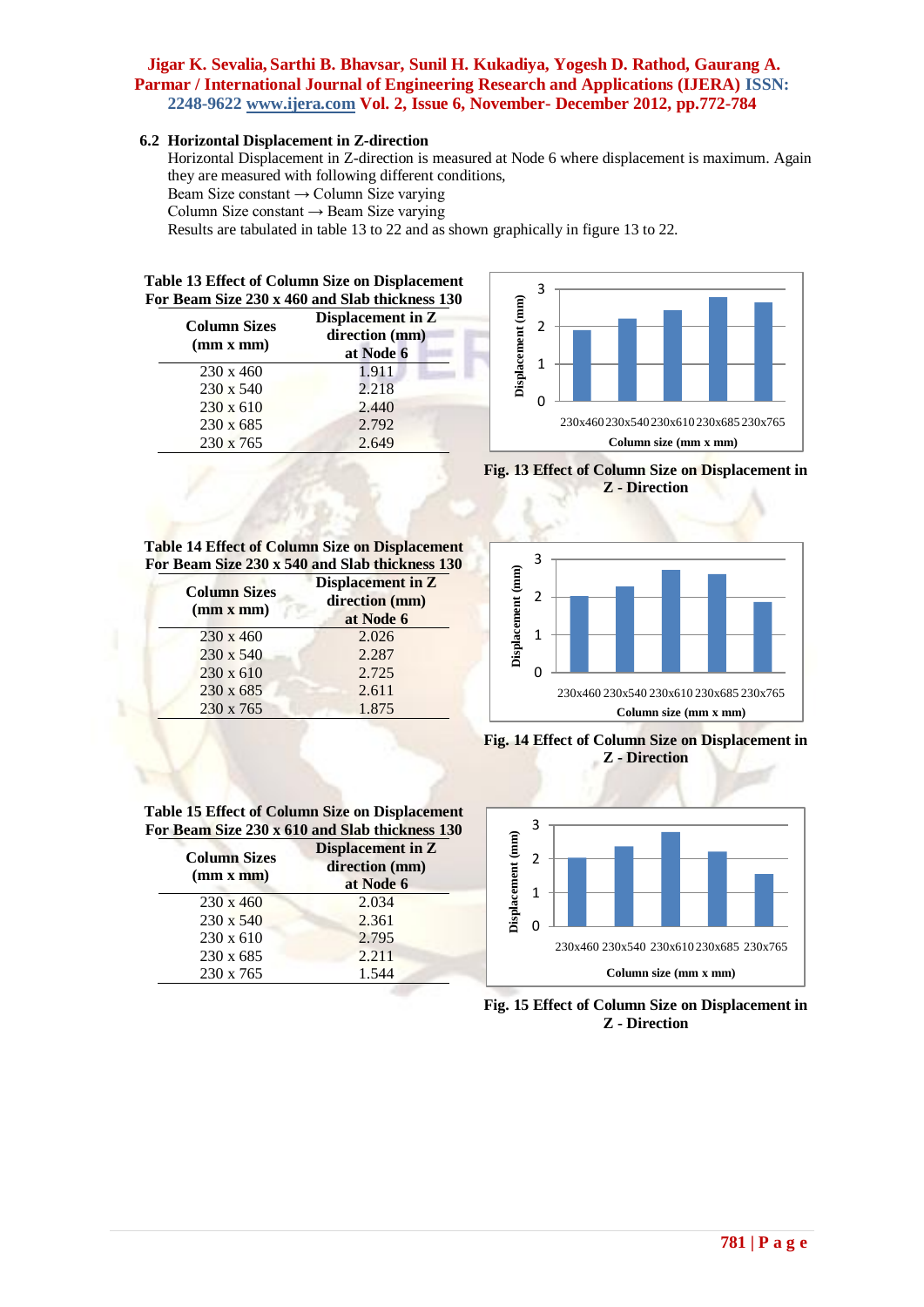|  |  |  | <b>Table 16 Effect of Column Size on Displacement</b> |  |
|--|--|--|-------------------------------------------------------|--|
|  |  |  | For Beam Size 230 x 685 and Slab thickness 130        |  |

| <b>Column Sizes</b><br>(mm x mm) | Displacement in Z<br>direction (mm)<br>at Node 6 |
|----------------------------------|--------------------------------------------------|
| $230 \times 460$                 | 1.993                                            |
| $230 \times 540$                 | 2.353                                            |
| $230 \times 610$                 | 2.736                                            |
| 230 x 685                        | 1.982                                            |
| 230 x 765                        | 1.270                                            |

![](_page_10_Figure_3.jpeg)

**Fig. 16 Effect of Beam Size on Displacement in Z - Direction**

![](_page_10_Figure_5.jpeg)

**Fig. 17 Effect of Column Size on Displacement in Z - Direction**

![](_page_10_Figure_7.jpeg)

**Fig. 18 Effect of Beam Size on Displacement in Z - Direction**

![](_page_10_Figure_9.jpeg)

**Fig. 19 Effect of Beam Size on Displacement in Z - Direction**

| Table 17 Effect of Column Size on Displacement<br>For Beam Size 230 x 765 and Slab thickness 130 |                                                         |
|--------------------------------------------------------------------------------------------------|---------------------------------------------------------|
| <b>Column Sizes</b><br>(mm x mm)                                                                 | <b>Displacement in Z</b><br>direction (mm)<br>at Node 6 |
| $230 \times 460$                                                                                 | 1.917                                                   |
| 230 x 540                                                                                        | 2.277                                                   |
| 230 x 610                                                                                        | 2.661                                                   |
| 230 x 685                                                                                        | 1.886                                                   |

230 x 765 1.300

**Table 18 Effect of Beam Size on Displacement For Column Size 230 x 460 and Slab thickness 130**

| <b>Beam Sizes</b><br>(mm x mm) | <b>Displacement in Z</b><br>direction (mm)<br>at Node 6 |
|--------------------------------|---------------------------------------------------------|
| $230 \times 460$               | 1.911                                                   |
| 230 x 540                      | 2.026                                                   |
| $230 \times 610$               | 2.034                                                   |
| $230 \times 685$               | 1.993                                                   |
| 230 x 765                      | 1.917                                                   |

**Table 19 Effect of Beam Size on Displacement For Column Size 230 x 540 and Slab thickness 130**

| <b>Beam Sizes</b><br>(mm x mm) | Displacement in Z<br>direction (mm)<br>at Node 6 |
|--------------------------------|--------------------------------------------------|
| $230 \times 460$               | 2.218                                            |
| $230 \times 540$               | 2.287                                            |
| $230 \times 610$               | 2.361                                            |
| $230 \times 685$               | 2.353                                            |
| $230 \times 765$               | 2.277                                            |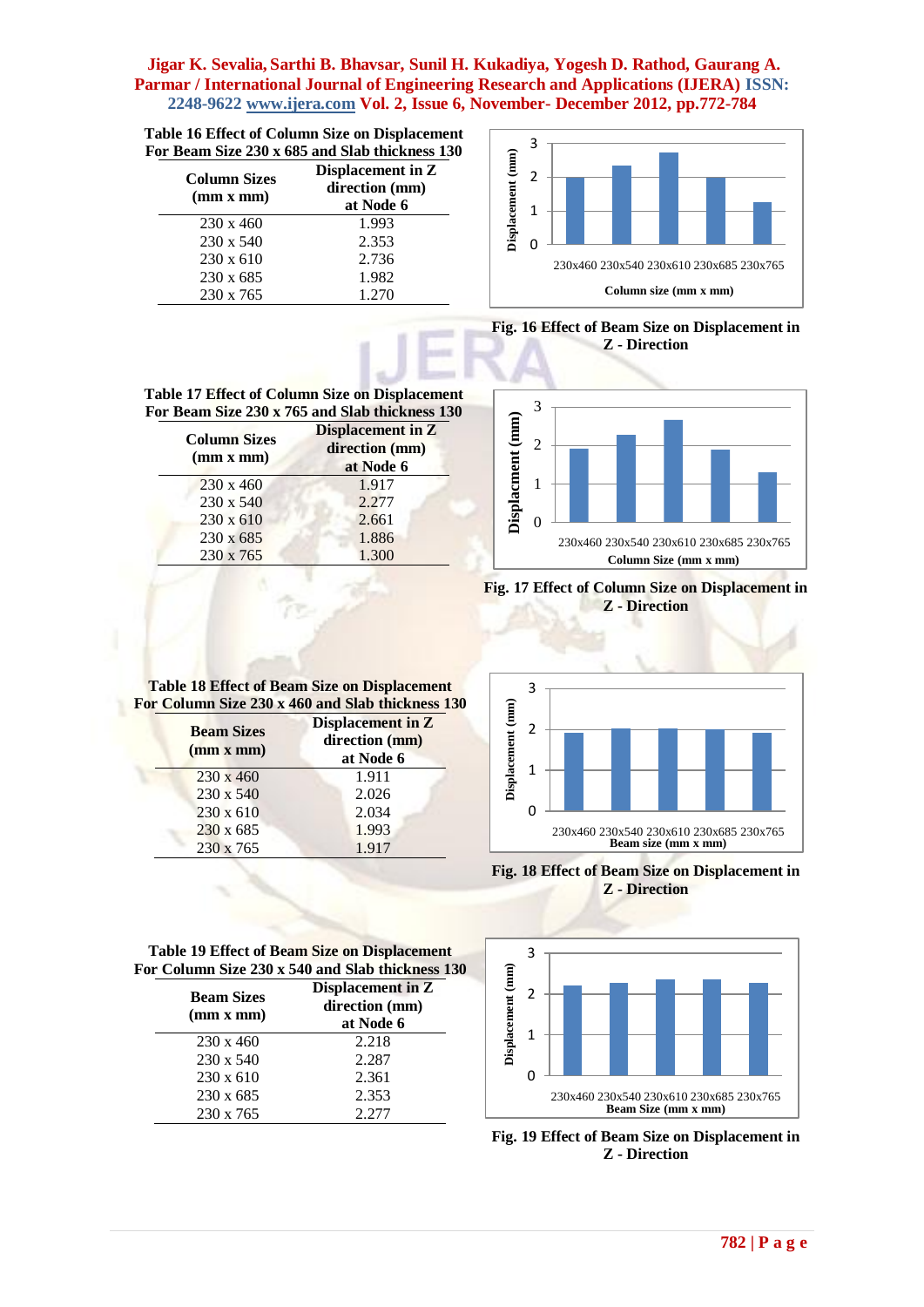| Table 20 Effect of Beam Size on Displacement<br>For Column Size 230 x 610 and Slab thickness 130 |                                                  |  |
|--------------------------------------------------------------------------------------------------|--------------------------------------------------|--|
| <b>Beam Sizes</b><br>(mm x mm)                                                                   | Displacement in Z<br>direction (mm)<br>at Node 6 |  |
| $230 \times 460$                                                                                 | 2.440                                            |  |
| $230 \times 540$                                                                                 | 2.725                                            |  |
| $230 \times 610$                                                                                 | 2.795                                            |  |
| 230 x 685                                                                                        | 2.736                                            |  |
| 230 x 765                                                                                        | 2.661                                            |  |

![](_page_11_Figure_2.jpeg)

**Fig. 20 Effect of Beam Size on Displacement in Z - Direction**

**Table 21 Effect of Beam Size on Displacement For Column Size 230 x 685 and Slab thickness 130**

| <b>Beam Sizes</b><br>(mm x mm) | <b>Displacement in Z</b><br>direction (mm)<br>at Node 6 |
|--------------------------------|---------------------------------------------------------|
| $230 \times 460$               | 2.792                                                   |
| 230 x 540                      | 2.611                                                   |
| $230 \times 610$               | 2.211                                                   |
| 230 x 685                      | 1.982                                                   |
| 230 x 765                      | 1.886                                                   |

**Table 22 Effect of Beam Size on Displacement For Column Size 230 x 765 and Slab thickness 130**

> 230 x 460 2.649 230 x 540 1.875 230 x 610 1.554 230 x 685 1.269 230 x 765 1.300

**Displacement in Z direction (mm) at Node 6**

**Beam Sizes (mm x mm)**

![](_page_11_Figure_6.jpeg)

**Fig. 21 Effect of Beam Size on Displacement in Z – Direction**

![](_page_11_Figure_8.jpeg)

![](_page_11_Figure_9.jpeg)

# **7. CONCLUSIONS:**

From Figure 13 to 17, it can be seen that the displacement in Z-direction is increasing up to certain column size and then its trend is in decreasing order. The reason behind it is that up to certain column size, the natural frequency of structure is below operating frequency of machine and beyond certain column size, natural frequency of structure crosses the operating frequency of machine as it can be seen from table 3 to 7. When natural frequency of structure is below operating frequency of machine, it falls under category of under-tuned structure and when natural frequency of structure is more than operation frequency of machine, it falls under the category of over-tuned structure. In case of under-tuned structure, the displacement of structure increases as the frequency of structure approaches operating frequency of